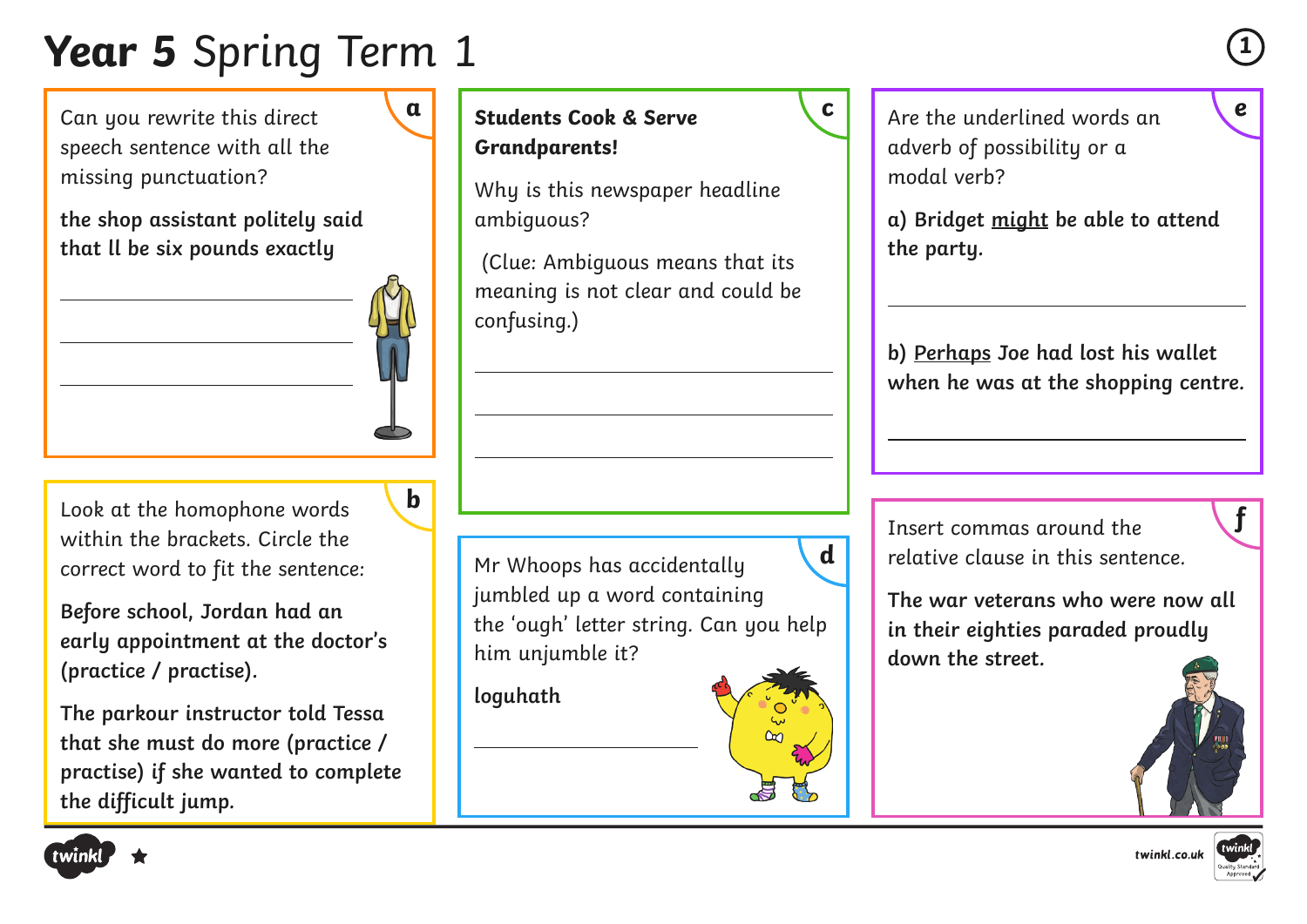## **Year 5** Spring Term 1 **Answers**

Can you rewrite this direct speech sentence with all the missing punctuation?

the shop assistant politely said that ll be six pounds exactly

**"That'll be six pounds exactly," said the shop assistant politely.**

Look at the homophone words within the brackets. Circle the correct word to fit the sentence:

Before school, Jordan had an early appointment at the doctor's (**practice** / practise).

The parkour instructor told Tessa that she must do more (**practice** / practise) if she wanted to complete the difficult jump.

Students Cook & Serve Grandparents!

Why is this newspaper headline ambiguous?

 (Clue: Ambiguous means that its meaning is not clear and could be confusing.)

**Accept an explanation about how the headline could be misconstrued and its readers may think that the students are actually cooking and serving their grandparents as food!**

Mr Whoops has accidentally jumbled up a word containing the 'ough' letter string. Can you help him unjumble it? **d**

 $\alpha$ 

**loguhath**

**although** 

Are the underlined words an **a c e** adverb of possibility or a modal verb?

> a) Bridget might be able to attend the party.

#### **modal verb**

b) Perhaps Joe had lost his wallet when he was at the shopping centre.

**adverb of possibility**

Insert commas around the **<sup>f</sup> <sup>b</sup>**relative clause in this sentence.

> The war veterans who were now all in their eighties paraded proudly down the street.

**The war veterans, who were now all in their eighties, paraded proudly down the street.**







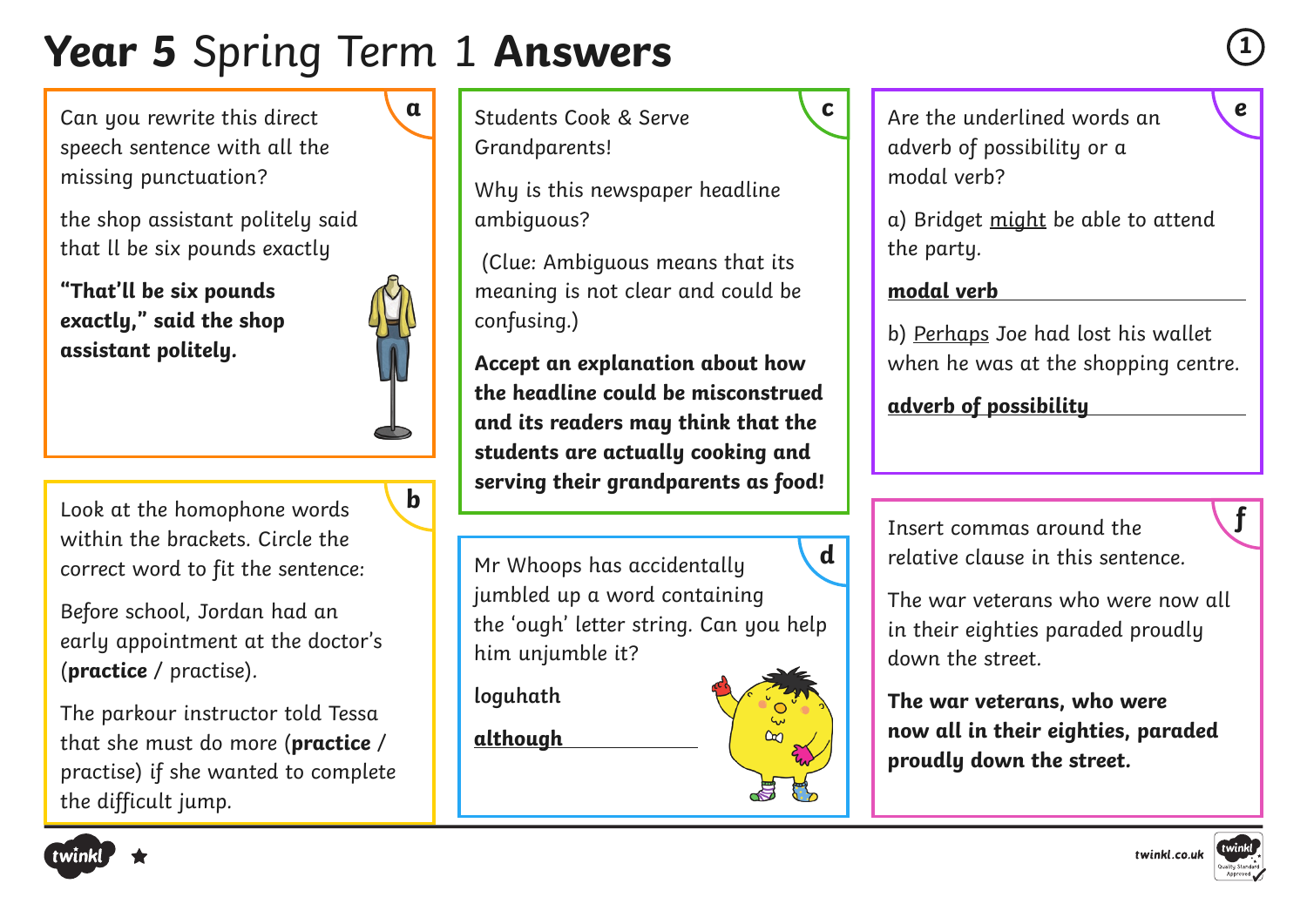# **Year 5** Spring Term 1 **<sup>1</sup>**

Can you rewrite the sentence below as direct speech?





**b**

**Write a sentence using the commonly-confused homophone word 'practise'.**

Mr Whoops has accidentally jumbled up two words containing the 'ough' letter string. Can you help him unjumble them? **d**

**Students Cook & Serve** 

Why is this newspaper headline

**Grandparents!**

ambiguous?

**loguhath**

**goulph**

**a b c c e c e l underline the adverb of <b>c e** possibility or modal verb in the following sentences and say what type of word you have underlined.

> **a) Bridget might be able to attend the party.**

**b) Perhaps Joe had lost his wallet when he was at the shopping centre.** 

Insert commas around the relative clause in this sentence and underline the relative pronoun.

**The war veterans who were now all in their eighties paraded proudly down the street.** 





**f**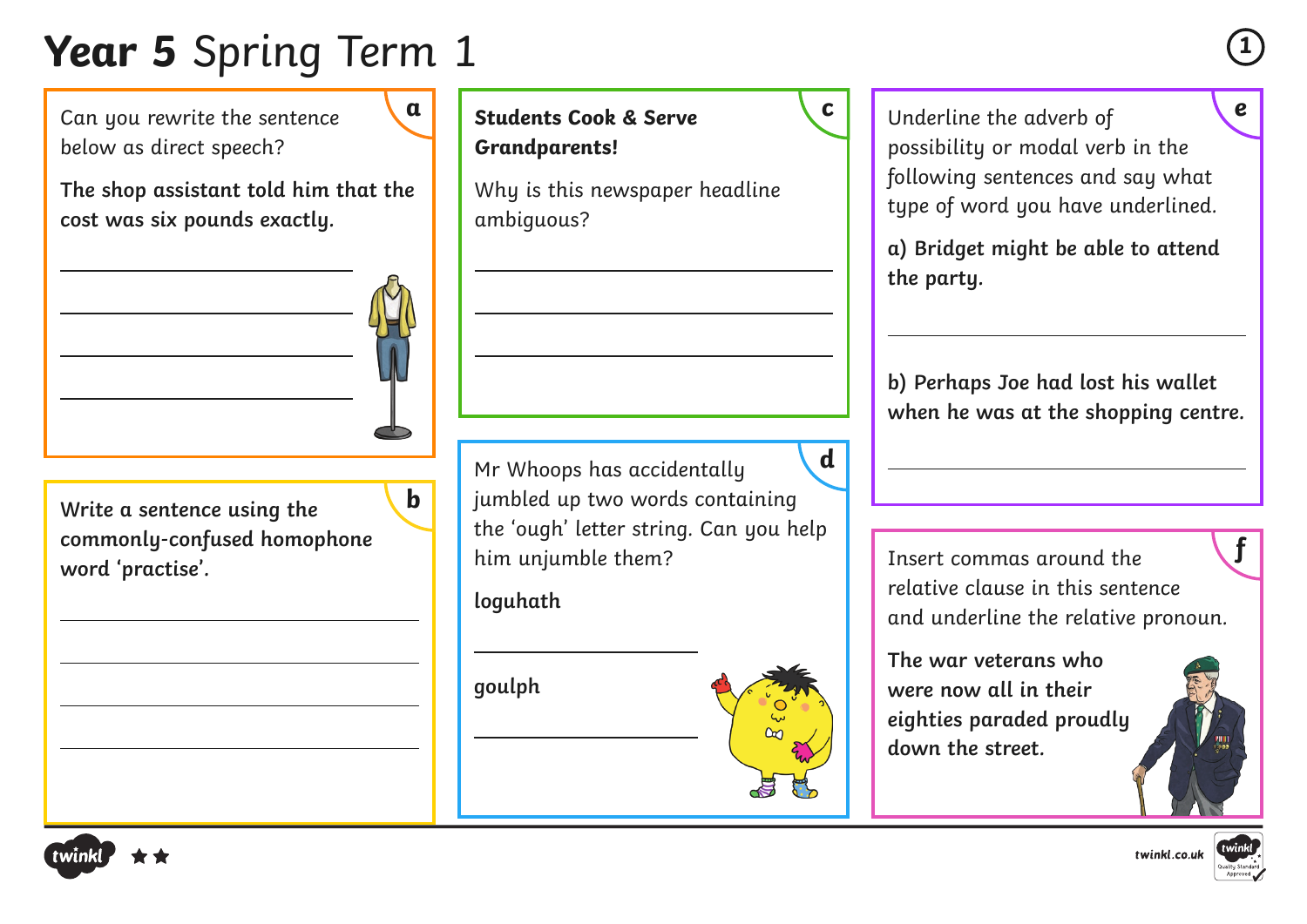## **Year 5** Spring Term 1 **Answers**

Can you rewrite the sentence below as direct speech?

**The shop assistant told him that the cost was six pounds exactly.**

**Accept direct speech with the reporting clause either before or after the inverted commas, e.g. The shop assistant politely said, "That'll be six pounds exactly." OR "That'll be six pounds exactly," said the shop assistant politely.**

**Write a sentence using the commonly-confused homophone word 'practise'.**

**Accept any sentence where 'practise' is used in the correct context as a verb, e.g. The parkour instructor told Tessa to practise more if she wanted to complete the difficult jump.** 

**Students Cook & Serve Grandparents!**

Why is this newspaper headline ambiguous?

**Accept an explanation about how the headline could be misconstrued and its readers may think that the students are actually cooking and serving their grandparents as food!**

Mr Whoops has accidentally jumbled up two words containing **h** the 'ough' letter string. Can you help **find the** the string of the **head of the string of the string of the string of the <b>f** him unjumble them? **d**

**loguhath**

**although** 

**goulph**

**plough** 



**a) Bridget might be able to attend the party.** 

#### **modal verb**

**b) Perhaps Joe had lost his wallet when he was at the shopping centre.** 

**adverb of possibility**

Insert commas around the relative clause in this sentence and underline the relative pronoun.

**The war veterans, who were now all in their eighties, paraded proudly down the street.** 





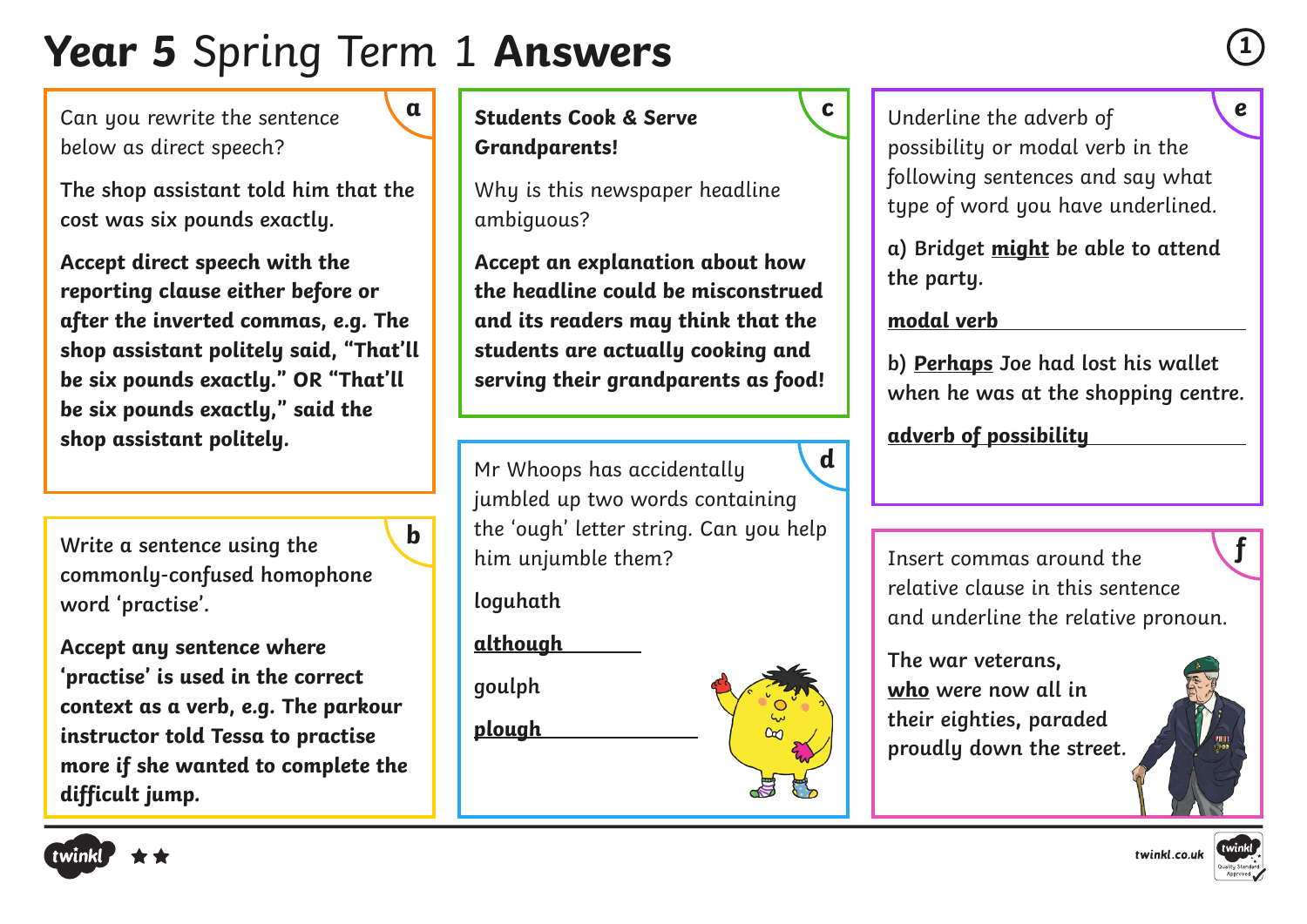# **Year 5** Spring Term 1 **<sup>1</sup>**

That'll be six pounds exactly.  $\begin{bmatrix} a \\ c \end{bmatrix}$  Students Cook & Serve  $\begin{bmatrix} c \\ d \end{bmatrix}$  Underline the adverb of

Can you write the shop assistant's words in a direct speech sentence with the reporting clause before the inverted commas?



**b**

Write two separate sentences using the commonly-confused homophone words 'practise' and 'practice'.

**a d students Cook & Serve c Grandparents!**

> Why is this newspaper headline ambiguous?

Could you rewrite the headline so it is unambiguous?

Mr Whoops has accidentally jumbled up two words containing the 'ough' letter string. All the letters from the two words are muddled together. Can you help him to unjumble them? **d**

**lopuhathgoulhg**

possibility or modal verb in the following sentences and say what type of word you have underlined.

**a) Bridget might be able to attend the party.** 

**b) Perhaps Joe had lost his wallet when he was at the shopping centre.** 

**c) Maybe Mrs Baker would win the cake competition this year at the fete.** 

Insert commas around the relative clause in this sentence.

**The war veterans who were now all in their eighties paraded proudly down the street.**



**f**